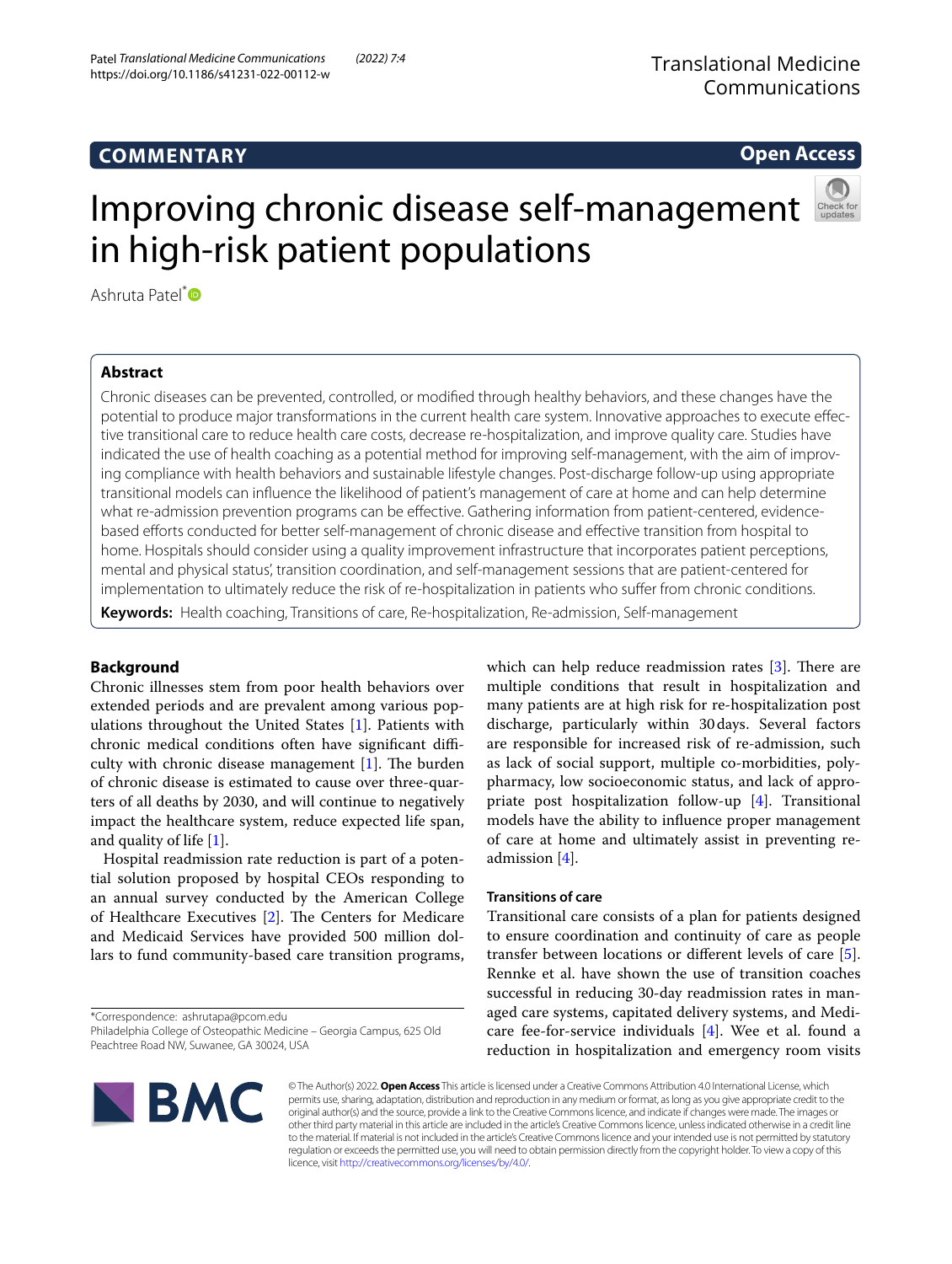post discharge, while at the same time improving quality of life and self-rated health [\[5](#page-2-4)]. Few studies have been conducted to test the efectiveness of transitional care on individuals who are at high-risk for re-hospitalization, particularly socioeconomically disadvantaged patients, who face communication barriers due to low literacy levels, mental health and substance abuse disorders, limited social support, and when to seek timely outpatient care  $[6]$  $[6]$ . Of note, those poor mental health, however, with ample social support and appropriate literacy levels may also beneft from transitional care and prevent re-hospitalizations.

#### **Health coaching**

Health coaching is tailored to the patient and consists of medical consultations, education, motivation, goal setting, health care provider interactions, and shared decision-making [[1](#page-2-0)]. Goldman et al. were able to see reduced readmission rates when implementing an intervention in conjunction with patient education, care planning, and telephone calls for post discharge in-hospital patients [\[7](#page-2-6)]. Moreover, telephone-based health coaching models have been shown to produce decreased diabetes symptoms, lower depressive symptoms, and improve cholesterol levels  $[1]$  $[1]$ . The telephone-based health coaching method has also found changes in health behaviors, higher patient health ratings, social functioning, self-efficacy, perceived health, reduced health provider contacts, hospitalization rates and overall health care costs [[1\]](#page-2-0). Changing illness perceptions for chronic disease patients can improve recovery and patient outcomes  $[8, 9]$  $[8, 9]$  $[8, 9]$  $[8, 9]$ . There are multiple risk factors associated with readmission and the use of health coaching to target poor quality of life and illness perception has the potential to assist with self-management behaviors [\[1](#page-2-0)].

Assistance from every team member employing strategies for patients to receive quality care on time, understand how to make the most out of a physician visit, medication adherence, and most importantly, reduce avoidable readmission, have the potential to provide efective transition from hospital to home. Having dedicated time with transition coordinator can allow patients to access resources not attainable in inpatient setting, where the primary care physician or specialist is preoccupied with regular appointments. Furthermore, in a team setting, approached to maintain continuity in the transitional care could include scheduling regular primary care visits or providing phone calls at structured intervals. These plans would help efficiently manage the issues associated with transitional care, such as poor continuity and gaps that occur between patients and the health care system.

Uninsured hospitalized patients have a difficult time obtaining primary care post-discharge and are caught in a vicious cycle of frequent emergency room visits, acute preventable hospitalizations, and poorly managed chronic conditions due to no insurance or accepting providers. It is important to determine what modifcations each patient needs to consider when implementing a self-management program because transition coordination and other clinic or hospital assistance cannot correct the problem to readmission rates and poor health outcomes alone. Health coaching allows disease management programs to be customized to the patient and similar programs have been successful in the past [[4\]](#page-2-3).

### **Conclusions**

Preventive measures, such as self-management, awareness of proper health behaviors, medication adherence, and regular doctor's visits, can potentially help vulnerable individuals successfully control their health conditions. Various other factors including, socioeconomic status, literacy levels, hereditary infuences, afect many of these patients' quality of life, past medical history, and social history. Implementation of quality improvement models that incorporate patient perceptions, transition coordinators, and patient-centered chronic disease self-management sessions have the ability to reduce the risk of re-hospitalization for illnesses that have the potential to be managed in an outpatient setting. Future studies should collect demographic data on income and education to see if tailoring health coaching and transition care planning need to incorporate this information during sessions.

#### **Acknowledgements**

None.

#### **Author's contributions**

AP drafted, reviewed, and approved the fnal manuscript.

#### **Funding**

None.

#### **Availability of data and materials**

Not applicable.

#### **Declarations**

**Ethics approval and consent to participate** Not applicable.

#### **Consent for publication** Not applicable.

**Competing interests None**